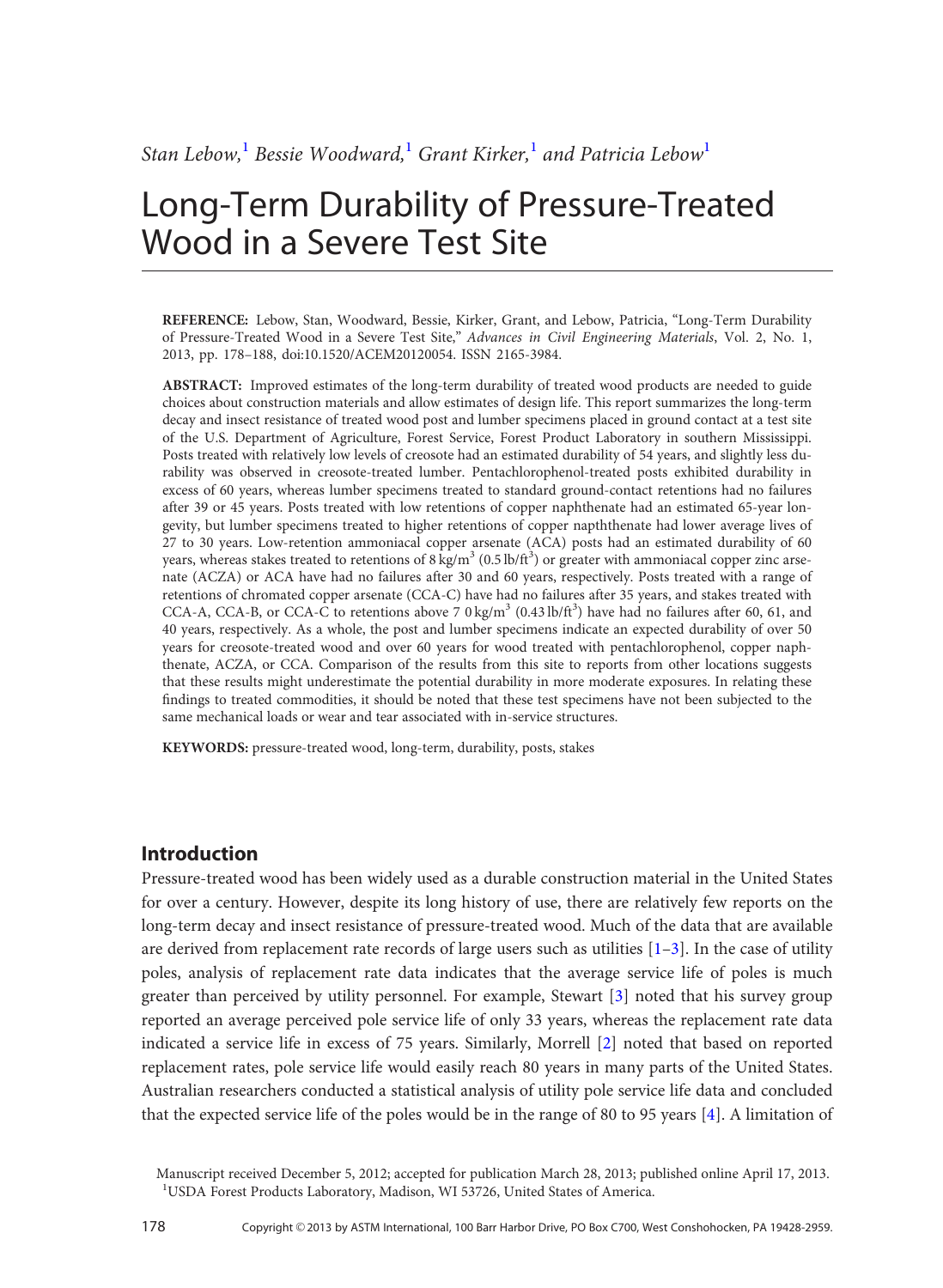these types of survey data is the need to differentiate replacements caused by biodeterioration from those resulting from other causes, such as severe weather events or road construction. There is also a concern that the "decay" category might be used as a catchall for a range of physical wood defects or discolorations. Replacement rate data are largely unavailable for most other types of commodities, including critical components such as piles or posts.

Another source of long-term durability data for treated wood is field test plots established by university and government researchers. Although not truly "in service," commodity-size test specimens can provide valuable insight into long-term resistance to biodeterioration. Advantages of test specimens include controlled and documented preservative treatment, known exposure conditions, and frequent inspections by personnel with expertise in evaluating biodeterioration. The most common examples are posts or lumber specimens whose durability can be related to the potential service life of terrestrial piles, poles, or posts. Treated wood piles are used as critical support members in structures such as highway and railroad bridges, whereas posts and poles are used by utilities and in building and highway construction.

One of the oldest wood durability test plots was established near Corvallis, OR, by Oregon State University researchers in 1927. This site presents a moderately severe decay hazard, but it has little risk of termite attack. The majority of pressure-treated posts at this site are Douglas-fir, a species that is difficult to penetrate with preservatives. Despite these treatability challenges, groups of posts treated with creosote formulations have had no failures after either 57 or 67 years in test. Posts treated with early versions of waterborne preservative formulations have been somewhat less durable, with average times to failure ranging from 21 to 49 years [\[5\]](#page-9-0).

Another active long-term exposure site was established near Chalk River, ON, Canada, by the Eastern Forest Products Laboratory of the Canadian Forest Service and is currently administered by FPInnovations [[6\]](#page-9-0). Like the site at Oregon State University, the Ontario site has moderate decay activity but little or no termite activity. Exposure data from this site provide insight into the durability of treated wood from tree species important to Canada and the northern United States. Notably, red and white pine posts that were soaked in creosote solution had an estimated service life exceeding 70 years, and jack pine posts pressure treated with copper naphthenate in heavy solvent have had only one failure in 58 years. Similarly, red pine posts pressure treated with CCA (type A) or pentachlorophenol in heavy solvent have had no failures after 57 and 41 years, respectively [[6\]](#page-9-0).

The U.S. Department of Agriculture Forest Service also maintains a long-term durability test site within Harrison Experimental Forest (HEF) in Southern Mississippi. This site, established in 1937, includes ground-contact tests of both lumber (nominal  $2 \times 4$ ) stakes and round posts treated with preservatives. The predominant wood species under evaluation is Southern Pine, which is the most commonly treated wood species grouping in the United States. Because conditions at this site present a severe biodeterioration hazard, long-term durability at this location indicates the potential for similar or greater durability at most other locations within North America. This paper summarizes the long-term durability of posts or stakes treated with preservative formulations still in commercial use and discusses the relevance of these data to the expected service life of treated commodities.

# Materials and Methods

#### Site Characteristics

HEF, near Saucier, MS, is a pine woodland with sandy loam soil and an average annual rainfall of 1.58 m (62 in.). The relatively high annual rainfall and warm temperatures (average annual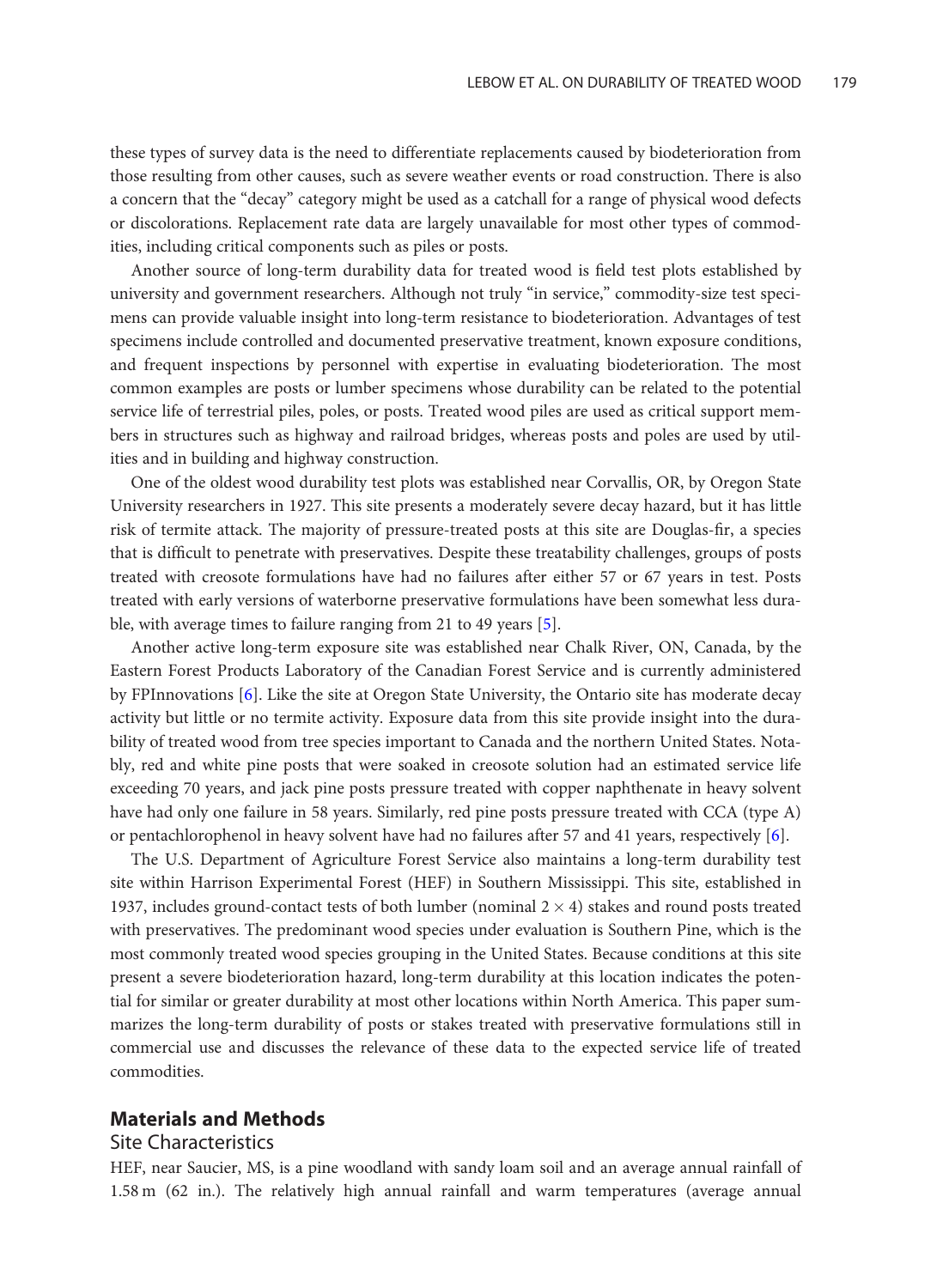temperature of 19.6°C [67°F]) create a harsh decay environment. In addition, Eastern subterranean termites are active at the site. Copper-tolerant fungi are also present, but they are not uniformly distributed through all areas of all plots. The location is within American Wood Protection Association (AWPA) Deterioration Zone 5, Severe Hazard, which is the most severe hazard classification [[7\]](#page-9-0).

## Post Evaluations

Round Southern Pine posts with lengths of 1.8 to 2.1 m (6 to 7 ft) and top diameters of approximately 76 to 178 mm (3 to 7 in.) were air- or kiln-dried and then pressure treated with preservative [\[8](#page-9-0)]. Typically, a full cell treatment schedule (initial vacuum) was used for water-based treatments, and an empty cell process (ambient or initial air pressure) was used for oil-type preservatives. The number of replicate posts per treatment group varied, although groups of 25 replicates were common. The retention of preservative in the posts was determined based on weight gain following treatment and analysis of borings removed from the posts [[8](#page-9-0)].

The posts were buried to a depth of approximately  $0.61$  m  $(2 \text{ ft})$  in a randomized block pattern with 0.91 m (3 ft) spacing between posts [[8](#page-9-0)]. Periodic evaluation involved applying a force to the post, by either forcefully pushing the top of the post or applying a 22.7 kg (50 lb) load with a pull test [[9\]](#page-9-0). Posts were classified as either passing (unbroken) or failing (broken).

# Lumber Evaluations

#### Preparation of Stakes

The stakes used for each of these treatments were Southern Pine sapwood nominal  $2 \times 4$ s with dimensions of  $38 \text{ mm} \times 89 \text{ mm} \times 457 \text{ mm}$  (1.5 in.  $\times 3.5$  in.  $\times 18$  in.). The stakes were pressure treated with either a full-cell (water-based preservatives) or empty-cell (oil-type preservatives) process. Typically, 10 replicate stakes were prepared for each treatment group. The retention of preservative was determined based on weight gain following treatment and the destructive analysis of extra stakes.

The stakes were buried, standing upright, to a depth of 225 mm (9 in.), with the placement of stakes randomized within the plot. The stakes were periodically removed and scraped to remove soil and facilitate inspection. The stakes were then visually evaluated for decay and termite attack and were considered to have failed if greater than 75 % of the cross-section was deteriorated or they could be broken by hand.

## Preservative Treatments

The post and lumber tests at HEF include a wide range of preservative formulations and treatment methods. The data presented in this paper are limited to posts or stakes pressure treated with preservative formulations that are similar to those in current commercial use.

### Coal-Tar Creosote (Creosote)

Creosote is one of the oldest wood preservatives and is widely used for the treatment of piles, poles, and timbers. Creosote is a black or brownish oil made by distilling coal tar obtained after the hightemperature carbonization of coal. The character of the tar used, the method of distillation, and the temperature range in which the creosote fraction is collected all influence the composition of the creosote, and creosote's composition has varied over the years. It has also been mixed with hydrocarbon solvents or other preservatives, and some of the formulations within the HEF test site reflect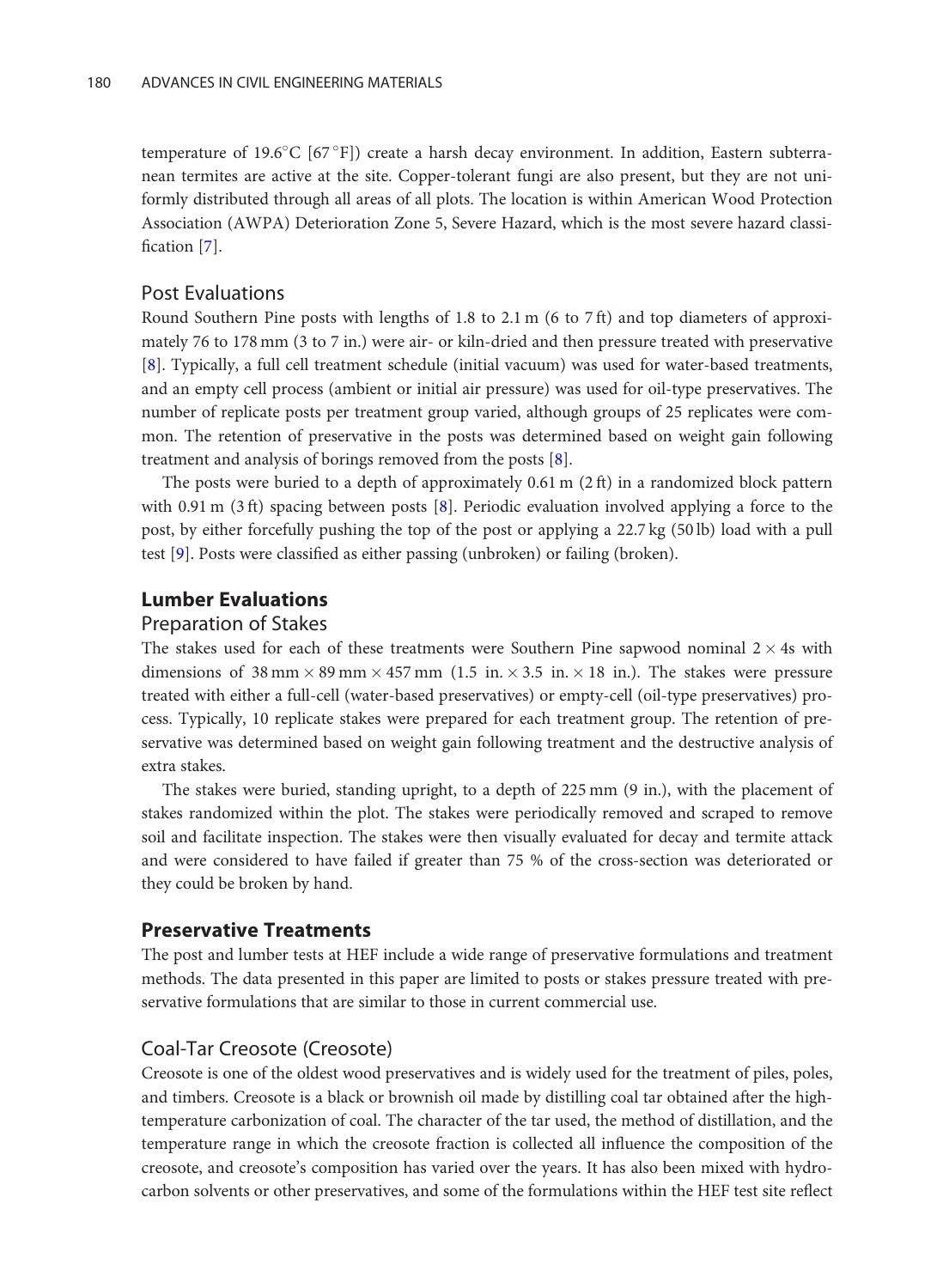this diversity. In this report, discussion is limited to the most commercially relevant creosote formulations without additives or additional solvents.

# Pentachlorophenol

Pentachlorophenol has been used since the 1940s for the treatment of poles, terrestrial piles, timbers, and glued-laminated beams. Pentachlorophenol can be dissolved in either "heavy" (similar to #2 fuel oil) or "light" (similar to mineral spirits) solvents. Use of the heavy solvent is typical for ground-contact applications, and in this report discussion is limited to specimens treated with heavy solvent.

# Copper Naphthenate

Copper naphthenate in heavy solvent has also been used to treat roundwood and timbers since the 1940s, although not as widely as creosote or pentachlorophenol. Like pentachlorophenol, copper naphthenate can be dissolved in multiple solvents, but in this report, discussion is limited to the heavy solvent typically used for ground-contact applications.

# Ammoniacal Copper (Zinc) Arsenate

Ammoniacal copper arsenate (ACA) was used commercially, primarily on the west coast of the United States and Canada, from the 1930s to the 1980s and 1990s. It was then replaced with ammoniacal copper zinc arsenate (ACZA), which is the current commercial formulation. ACZA appears to be at least as effective as ACA, and the arsenic appears to have improved leach resistance [\[10,11\]](#page-9-0). This report includes data on the durability of both ACA and ACZA formulations.

# Chromated Copper Arsenate Types A, B, and C

Chromated copper arsenate (CCA), or "green-treated" wood, has been widely used since the early 1940s and was the most widely used type of treated wood from the 1970s through the early 2000s. Although the use of CCA was partially restricted in 2004, CCA Type C (CCA-C) continues to be used for the treatment of poles, piles, and heavy timbers. CCA-C has a slightly different ratio of chromium:copper:arsenic than the earlier formulations (Types A and B) and became the predominate formulation because it was thought to offer the best combination of efficacy and leach resistance [\[12–14](#page-9-0)]. This report includes data on the durability of all three types of CCA formulations.

# Preservative Retention

The preservative retentions (concentrations of preservative in the wood) needed to provide longterm durability have been established in the standards of the AWPA [\[7](#page-9-0)]. These standard retentions might vary depending on the type of preservative and the commodity being treated (Table [1](#page-4-0)). In many cases, the specimens included in this report have been treated to retentions above or below the current standard retention. Their durability is discussed here in comparison to the AWPA standard retentions.

# Results and Discussion

# Long-Term Durability in Post Tests

Sets of posts treated with creosote, pentachlorophenol, copper naphthenate, or ACA were installed in 1949 and most recently rated in 2003 (Table [2](#page-4-0)). A single retention was evaluated for each preservative, and the retentions were substantially lower than specified in AWPA standards (Table [1](#page-4-0)).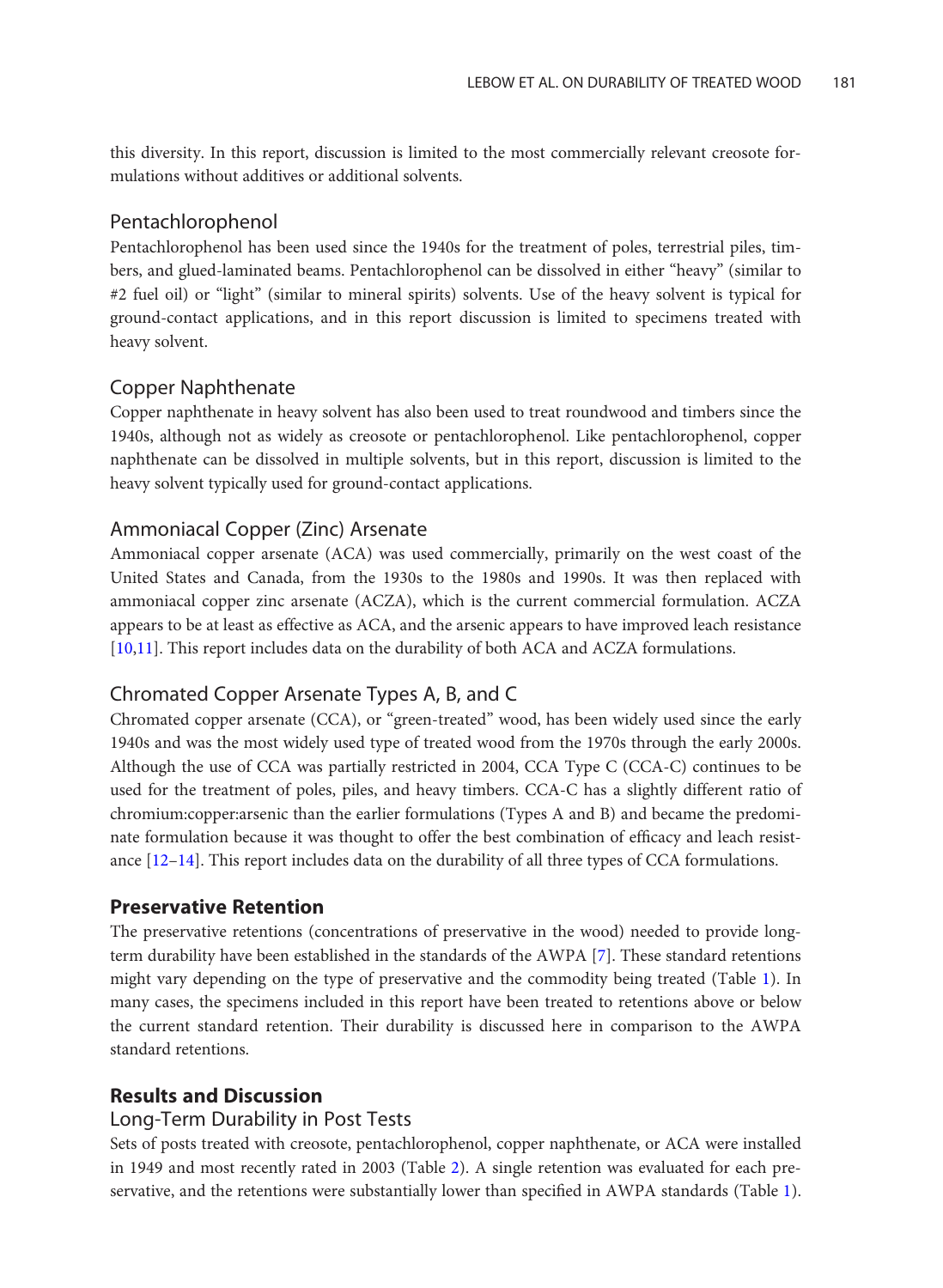<span id="page-4-0"></span>

|                    | Type of Commodity and AWPA Use Category <sup>a</sup> |      |      |                   |      |                   |                   |      |                          |  |  |
|--------------------|------------------------------------------------------|------|------|-------------------|------|-------------------|-------------------|------|--------------------------|--|--|
|                    | Timbers                                              |      |      | Posts             |      | Poles             |                   |      | <b>Terrestrial Piles</b> |  |  |
| Preservative       | UC <sub>4</sub> A                                    | UC4B | UC4C | UC <sub>4</sub> A | UCAB | UC <sub>4</sub> A | UC <sub>4</sub> B | UC4C | UC4C                     |  |  |
| Creosote           | 160                                                  | 160  | 192  | 128               | 160  | 96                | 120               | 144  | 192                      |  |  |
| Pentachlorophenol  | 8.0                                                  | 8.0  | 8.0  | 6.4               | 8.0  | 4.8               | 6.1               | 7.2  | 9.6                      |  |  |
| Copper naphthenate | 0.96                                                 | 1.2  | 1.2  | 0.88              | 1.1  | 0.96              | 1.28              | 2.1  | 1.6                      |  |  |
| <b>ACZA</b>        | 6.4                                                  | 9.6  | 9.6  | 6.4               | 8.0  | 9.6               | 9.6               | 9.6  | 12.8                     |  |  |
| CCA-C              | 6.4                                                  | 9.6  | 9.6  | 6.4               | 8.0  | 9.6               | 9.6               | 9.6  | 12.8                     |  |  |

TABLE 1—AWPA standard retentions ( $kg/m<sup>3</sup>$ ) for pressure-treated Southern Pine [[7\]](#page-9-0).

<sup>a</sup>Use categories designate the type of service condition. The number 4 indicates that the wood is in contact with the ground or fresh water. "A" indicates general use, "B" indicates heavy duty use, and "C" indicates an extreme duty application.

Despite their low retentions, the posts had estimated times to failure ranging from 54 years for creosote to 74 years for pentachlorophenol. Although an increase in durability is not necessarily directly proportional to an increase in retention, the longevity of these posts would have been expected to be much greater if they had been treated to current AWPA standards. In contrast, the untreated posts failed in less than 3 years. The durability of creosote-treated posts in the HEF plots is slightly below that reported for posts exposed in South Carolina. In that location, posts treated with creosote retentions ranging from 64 to  $128 \text{ kg/m}^3$  (4 to  $8 \text{ lb/ft}^3$ ) had approximately 30 % failure after 50 years of exposure [\[15](#page-9-0)]. Much greater durability was also reported for creosote-treated posts exposed near Corvallis, OR [\[5](#page-9-0)], or Ontario, Canada [\[6\]](#page-9-0). The durability of pentachlorophenoland copper naphthenate–treated posts in this study is also slightly less than that reported by Morris and Ingram [\[6\]](#page-9-0), who noted only one failure after 58 years in copper naphthenate–treated posts and no failures in pentachlorophenol-treated posts after 41 years. The greater durability reported for posts exposed near Corvallis, OR, and Ontario, Canada, might reflect the lower decay hazard in cooler northern climates. The Oregon test location falls into AWPA Hazard Zone 3 (Intermediate), whereas the more northerly Ontario site is in Hazard Zone 2 (Moderate). In contrast, the HEF location in Mississippi falls into AWPA Hazard Zone 5 (Severe) [\[7\]](#page-9-0).

A subsequent post installation at the HEF test site in 1976 included 91 CCA-C-treated Southern Pine posts. The retentions of the posts (oxide basis) ranged from 3.52 to  $16.82 \text{ kg/m}^3$  (0.22 to 1.05 lb/ft<sup>3</sup>), with the retentions of the majority of the posts in the range of 8.0 to 14.4 kg/m<sup>3</sup> (0.5 to 0.9 lb/ft<sup>3</sup>) (Fig. [1](#page-5-0)). The condition of the posts was assessed by means of pull tests in 1984 and again

| Preservative       |                                 |                                        |                 |                                      | 90% Confidence Limits |       |  |
|--------------------|---------------------------------|----------------------------------------|-----------------|--------------------------------------|-----------------------|-------|--|
|                    | Retention,<br>kg/m <sup>3</sup> | AWPA Pile<br>Retention, <sup>a</sup> % | Failed,<br>$\%$ | <b>Estimated Years</b><br>to Failure | Lower                 | Upper |  |
| Copper naphthenate | 0.48                            | $21 - 30$                              | 46              | 65                                   | 55                    | 78    |  |
| Coal-tar creosote  | 89.60                           | $33 - 47$                              | 65              | 54                                   | 47                    | 62    |  |
| Pentachlorophenol  | 5.12                            | $38 - 53$                              | 29              | 74                                   | 60                    | 91    |  |
| ACA                | 5.44                            | $34 - 43$                              | 52              | 60                                   | 51                    | 69    |  |
| Untreated          | $\mathbf{0}$                    | NΑ                                     | 100             | 2.4                                  | 2.1                   | 2.7   |  |

TABLE 2—Estimated years to failure for Southern Pine posts in Mississippi (25 replicates per treatment group).

Note: Adapted from Refs [8](#page-9-0) and [9](#page-9-0).

<sup>a</sup>These posts were treated to the stated percentage of AWPA standard retention [\[7\]](#page-9-0).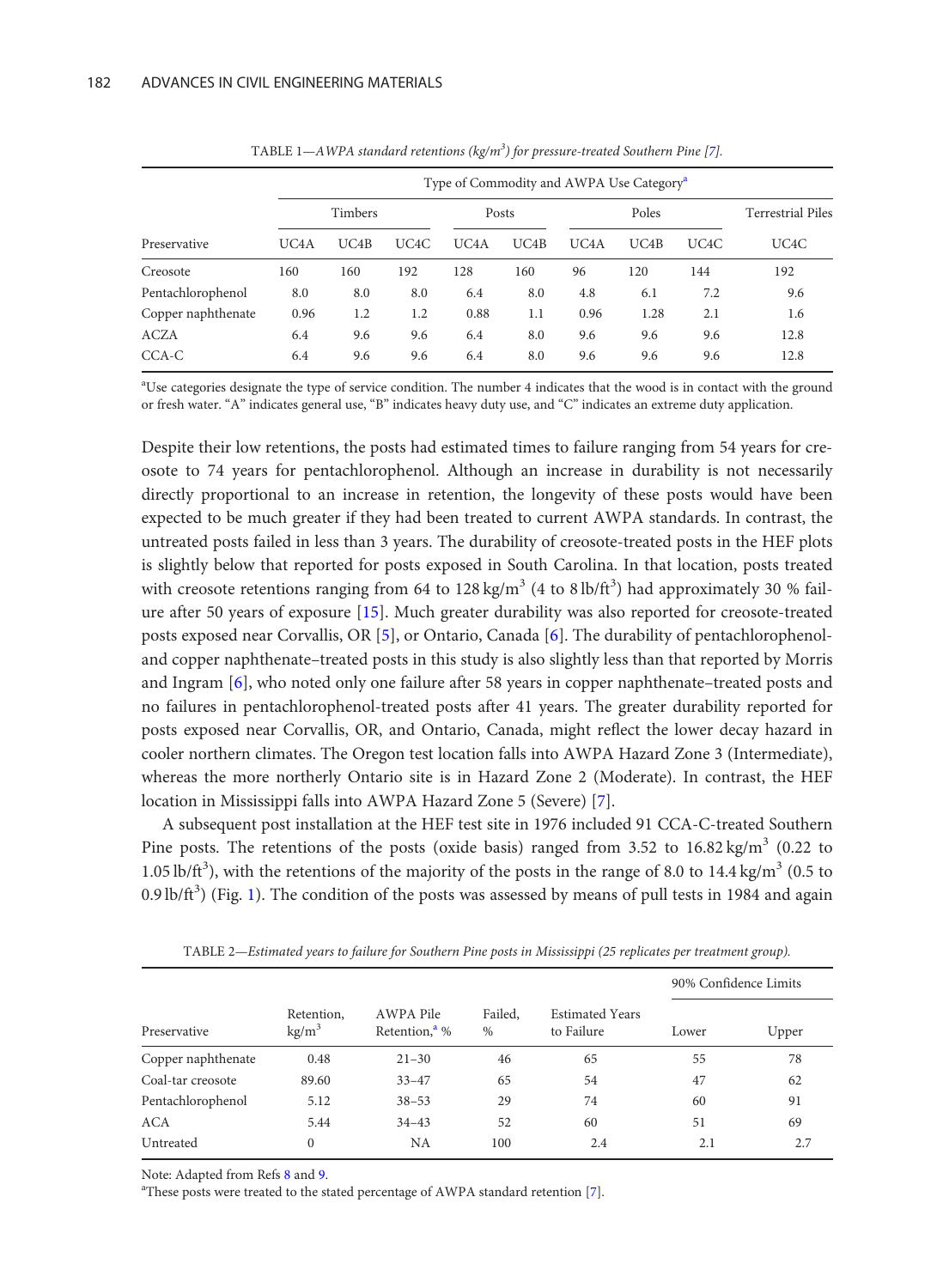<span id="page-5-0"></span>

FIG. 1—Histogram of the distribution of retentions in CCA-C-treated posts. Solid bars indicate the standardized retentions for CCA-C shown in Table [1.](#page-4-0)

in March of 2012 (after just over 35 years in test). None of the posts had failed, including five posts that were treated to below the AWPA specified Use Category 4A retention of 6.4 kg/m<sup>3</sup> (0.4 lb/ft<sup>3</sup>) for CCA-C treated timbers or posts. In addition, 24 of the posts were treated to below the AWPA specified Use Category 4B retention of  $9.6 \text{ kg/m}^3$  (0.6 lb/ft<sup>3</sup>), and 66 of the posts were treated to below the AWPA specified minimum of  $12.8 \text{ kg/m}^3$  (0.8 lb/ft<sup>3</sup>) for terrestrial piles. Untreated Southern Pine post specimens fail within 2 to 4 years at this site.

# Long-Term Durability in Lumber (Stake) Tests

The durability of lumber specimens treated to a range of creosote retentions is shown in Fig. 2. The data include values from two separate plots that have been evaluated for either 55 or 60 years. Stakes treated to above  $192 \text{ kg/m}^3$  ( $12 \text{ lb/ft}^3$ ) have been durable, with at least 80 % remaining in test. Stakes treated to lower retentions have been less durable, with failure rates ranging from 50 % to 90 % for stakes treated to higher retentions than other AWPA standard minimum retentions. The creosote-treated lumber specimens appeared less durable than the posts, probably because of their smaller specimen volume [\[16\]](#page-10-0). In post specimens (and in commodity-size material in general) there is a much larger reservoir of creosote above the groundline area to replenish that which has been degraded at the wood surface.



FIG. 2—Percentage of creosote-treated stakes remaining in test after 55 or 60 years of exposure. Marks on x-axis correspond to the standard retentions for creosote shown in Table [1.](#page-4-0) Each treatment group had 10 replicates.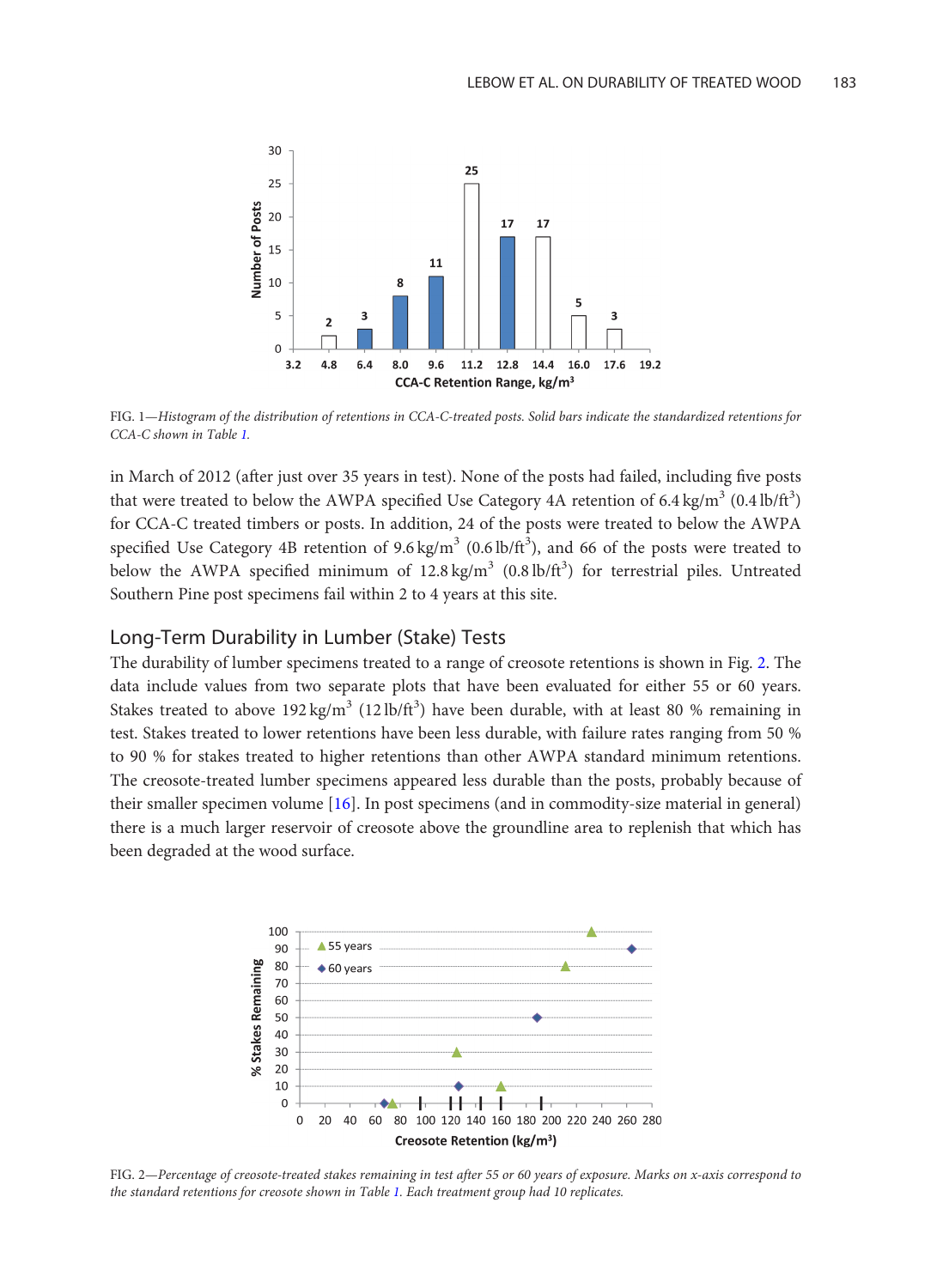

FIG. 3—Percentage of pentachlorophenol-treated stakes remaining in test after 39 or 45 years of exposure. Marks on x-axis correspond to the standard retentions for pentachlorophenol shown in Table [1](#page-4-0). Each treatment group had 9 or 10 replicates.

Stakes treated with pentachlorophenol have been highly durable after 39 or 45 years of exposure (Fig. 3), with no failures in stakes treated to any of the AWPA standardized retentions. This finding extends to one treatment group that was treated to  $4.6 \text{ kg/m}^3$  (0.29 lb/ft<sup>3</sup>), which is slightly below the lowest standardized retention (4.8 kg/m<sup>3</sup> or 0.30 lb/ft<sup>3</sup>) for pentachlorophenol-treated wood to be used in contact with the ground.

Copper naphthenate–treated stakes were markedly less durable than the posts, with average times to failure of 27 or 30 years for groups treated to within the range of AWPA standardized retentions (Fig. 4). The reason for the difference in durability between copper naphthenate–treated posts and stakes is unclear. It might partially result from the same reservoir effect noted for creosote, but the difference between stake and post durability is much greater than that observed for creosote. Because the durability of the posts is supported by the findings of Morris and Ingram [[6](#page-9-0)], it appears that the stake data might not be representative of the durability of copper naphthenate– treated wood. The copper naphthenate stake plot was established in 1941, 8 years prior to the post installation, and it is possible that the composition of the older copper naphthenate formulation was different than that of newer formulations. Naphthenic acids are usually obtained as byproducts of petroleum refining and can vary in composition and efficacy against decay fungi [\[17\]](#page-10-0). Although the composition of copper naphthenate is now standardized [\[18\]](#page-10-0), it was not when either the stake or the post plot was established.

Stakes treated with waterborne preservative treatments (ACA, ACZA, and CCA formulations) have had few failures when treated at or above AWPA standard retentions (Figs. [5](#page-7-0) and [6\)](#page-7-0). There



FIG. 4—Average time to failure for stakes treated with copper naphthenate. Marks on x-axis indicate the standard retentions for copper naphthenate shown in Table [1](#page-4-0). Each point is the average of 10 replicates.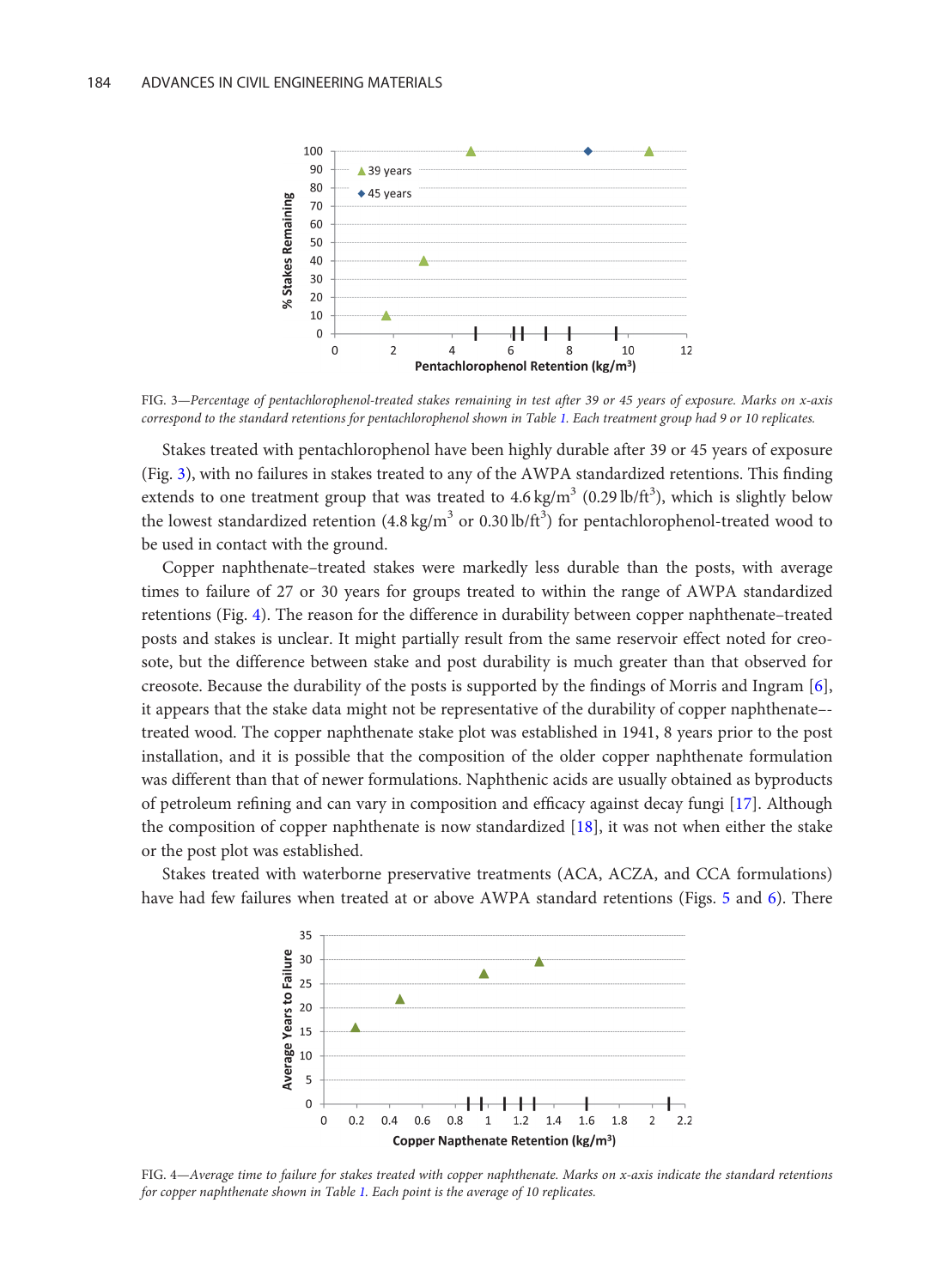<span id="page-7-0"></span>

FIG. 5—Percentage of ACA- or ACZA-treated stakes remaining in test after 30, 40, or 60 years of exposure. Marks on x-axis indicate standard retentions for ACZA shown in Table [1.](#page-4-0) Each treatment group had 9 or 10 replicates.

have been no failures in stakes treated with ACA to retentions of  $8.0 \text{ kg/m}^3$   $(0.5 \text{ lb/ft}^3)$  after 60 years, and no failures in stakes treated with ACZA to retentions of  $4.0\,\mathrm{kg/m}^3$   $(0.25\,\mathrm{lb/ft}^3)$  after 30 years. Stakes treated to 7.2 kg/m<sup>3</sup> (0.45 lb/ft<sup>3</sup>) with ACA have had 20 % and 10 % failures after 40 and 60 years, respectively.

Stakes treated with the CCA formulations also appear highly durable (Fig. 6). The CCA-C- and CCA-B-treated stakes have had no failures after 40 and 61 years, respectively, with retentions at or above the lowest AWPA standardized retention for wood in contact with the ground. The CCA-A formulation appears to be only slightly less effective, with 20 % failures in stakes treated to 7.0 kg/m<sup>3</sup>  $(0.43 \text{ lb/ft}^3)$  after 60 years in test.

As a whole, the post and lumber specimen exposure data indicate that for general-use ground contact retentions, the expected durability of creosote-treated wood will be in excess of 50 years, and that of wood treated with pentachlorophenol, ACZA, or CCA will be 60 years or more. It is notable that specimens treated with pentachlorophenol, ACZA, or CCA appear to be at least as durable as those treated with creosote. Creosote has a long history of commercial use, and some users are reluctant to use other preservatives because of concerns that they might not be as effective as creosote [\[19](#page-10-0)]. The copper naphthenate data are more difficult to interpret because of the conflict between the high durability of the post specimens and the more moderate durability of the lumber specimens. If one assumed that the formulation used to treat the lumber specimens was substandard, the durability of copper naphthenate–treated wood would also be expected to exceed 60 years. Higher



FIG. 6—Percentage of CCA-treated stakes remaining in test after 40, 60, or 61 years of exposure. Marks on x-axis indicate standard retentions for CCA-C shown in Table [1](#page-4-0). Each treatment group had 8 to 10 replicates.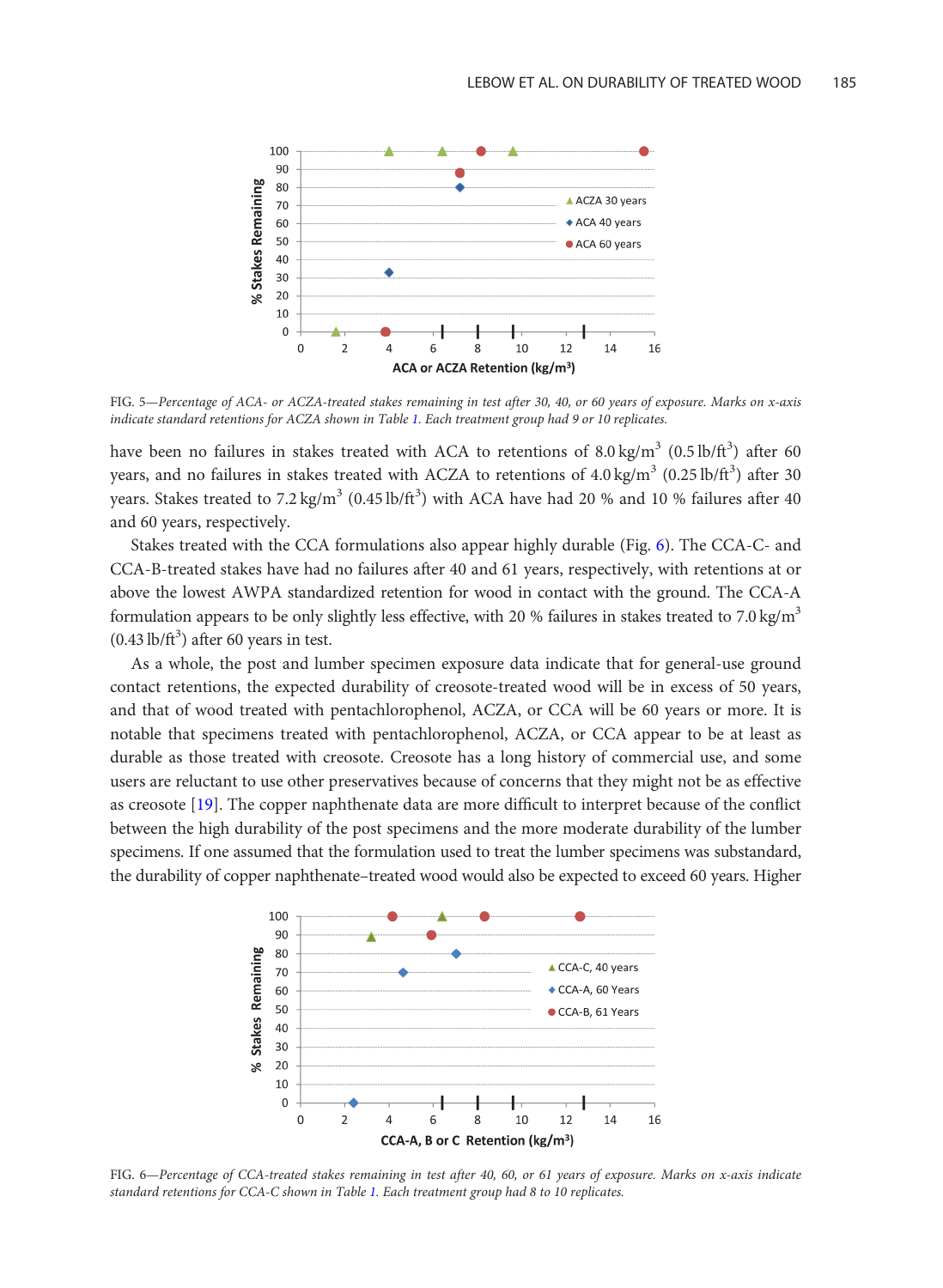<span id="page-8-0"></span>retentions, such as those standardized for Use Category 4C, would be expected to result in greater durability. Wood treated with the oil-type preservatives would also be expected to have greater durability when used in larger-size commercial commodities such as poles, piles, and timbers.

There are important differences between the durability of stake and post specimens and the expected service life of treated commodities. The specimens were treated under controlled laboratory conditions and thus probably do not reflect the range of treatment qualities that might be encountered in commercial practice. The specimens are also not subjected to the post-treatment cutting or drilling that can expose untreated wood in commercial structures. Untreated wood exposed during construction should be field-treated with preservative or physically protected (with pile caps, for example), or both, but these practices are not always followed. In this respect, the lumber and post specimens reflect the potential durability of wood products that meet the standards of treatment quality and are properly protected during construction. It is also notable that the test specimens are not subjected to the same types of mechanical loads and stresses that might be expected for treated wood in service. The post specimens were subjected to a pull test during inspection, but the evaluation of the lumber specimens was largely visual. Some types of decay fungi can cause substantial strength loss before the damage is readily apparent on the exterior of the wood. The HEF exposure site also represents only one set of conditions, although it is expected that these exposure conditions are at least as severe as those of most other locations within the United States. The lesser durability for creosote-, pentachlorophenol-, and copper naphthenate– treated specimens at the HEF site relative to exposure sites in Oregon [\[5\]](#page-9-0) or Canada [\[6](#page-9-0)] might partially reflect the severity of the exposure.

## **Conclusions**

Long-term post and lumber durability tests provide insight into the expected durability of wood products that have been treated to AWPA standards and properly handled during construction. This review of the durability data from a test site in southern Mississippi indicates that the expected durability of creosote-treated wood is in excess of 50 years, and that of wood treated with pentachlorophenol, ACZA, or CCA exceeds 60 years. No failures have occurred in lumber specimens treated to intermediate or high retentions of pentachlorophenol, ACZA, or CCA formulations. The expected durability of specimens treated with copper naphthenate was more difficult to interpret because of conflicting results between tests with lumber and post specimens. However, the post specimens indicated durability in excess of 60 years, even at retentions substantially below those currently used commercially. Some caution is needed in extrapolating the durability observed in these test specimens to in-service structures, as the specimens are not subjected to the same mechanical loads or potential damage during construction. Conversely, comparison of the results from this site to reports from other locations suggests that these results might underestimate potential durability in more northern climates.

## References

[1] Subcommittee T-4, Poles, "Appendix A: Pole Service Life Data. 1994 Report of Subcommittee T-4, Poles," Proceedings of the 90th Annual Meeting of the American Wood-Preservers' Association, San Antonio, TX, May 14–18, American Wood Protection Association, Birmingham, AL, 1994, pp. 175–177.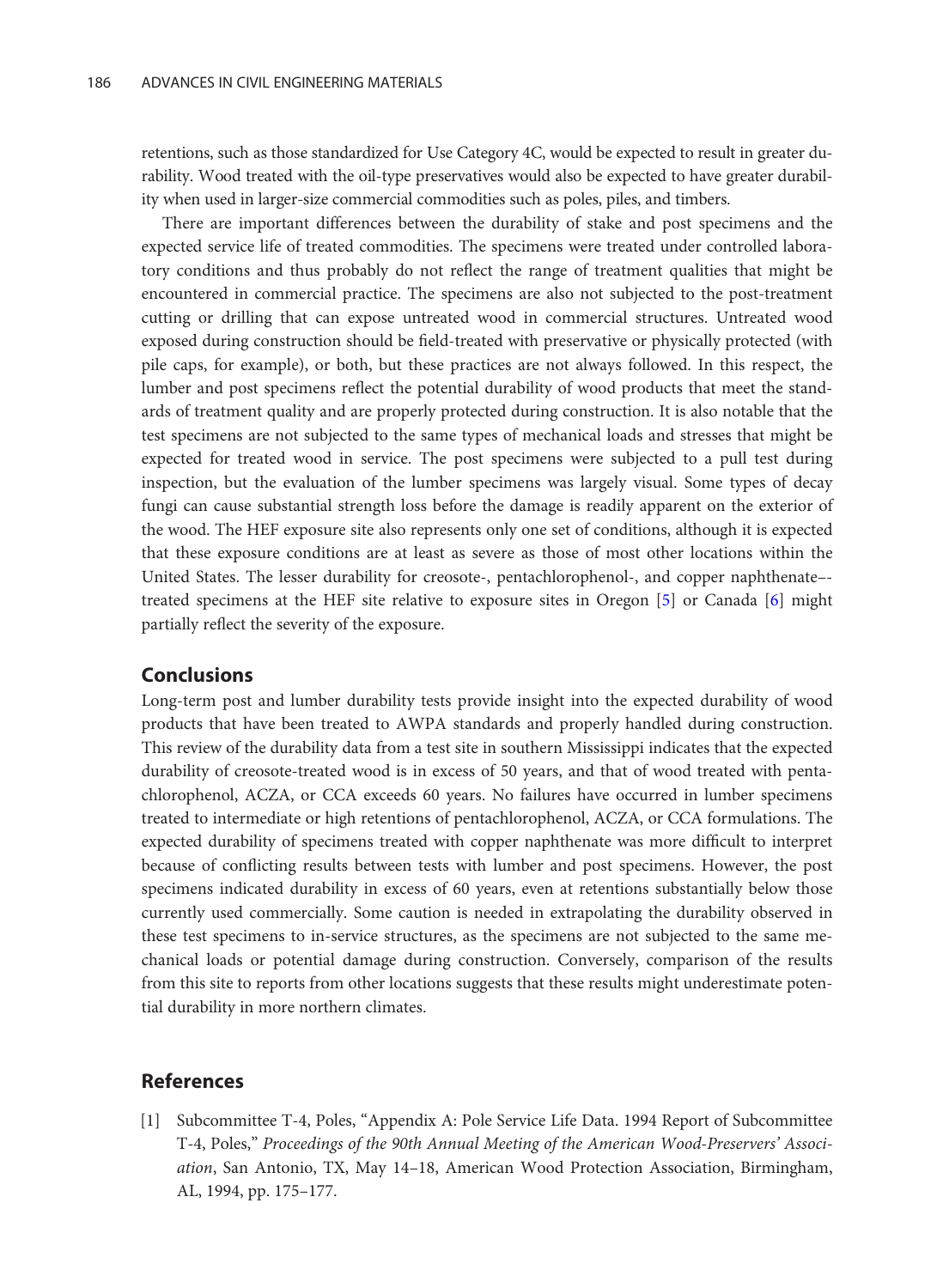- <span id="page-9-0"></span>[2] Morrell, J. J., 2008, "Estimated Service Life of Wood Poles," Technical Bulletin, North American Wood Pole Council, [http://www.woodpoles.org/documents/TechBulletin\\_EstimatedServi](http://www.woodpoles.org/documents/TechBulletin_EstimatedServiceLifeofWoodPole_12-08.pdf)[ceLifeofWoodPole\\_12-08.pdf](http://www.woodpoles.org/documents/TechBulletin_EstimatedServiceLifeofWoodPole_12-08.pdf) (Last accessed 5 April 2013).
- [3] Stewart, A. H., 1996, "Wood Pole Life Span: What You Can Expect," Wood Pole Newsletter, Vol. 20, <http://www.woodpoles.org/PDFDocuments/wpnv20.pdf> (Last accessed 5 April 2013).
- [4] Mackisack, M. S. and Stillman, R. H., "A Cautionary Tale about Weibull Analysis," [IEEE](http://dx.doi.org/10.1109/24.510809) [Trans. Reliab.](http://dx.doi.org/10.1109/24.510809), Vol. 45(2), 1996, pp. 244–248.
- [5] Morrell, J. J., Miller, D. J., and Schneider, P. F., "Service Life of Treated and Untreated Fences Posts: 1996 Post Farm Report," Research Contribution 26, Forest Research Laboratory, Oregon State University, Corvallis, Oregon, 1999.
- [6] Morris, P. I. and Ingram, J. K., 2010, "Field Testing of Wood Preservatives XIX: Industrial Preservatives," Proceedings of the Annual Meeting of the Canadian Wood Preservation Association, Vancouver, BC, October 19–20, 2010, Canadian Wood Preservation Association, Vancouver, BC.
- [7] AWPA Standard U1, 2012, "Use Category System: User Specification for Treated Wood," Book of Standards, American Wood Protection Association, Birmingham, AL.
- [8] Davidson, H. L., "Comparison of Wood Preservatives in Mississippi Post Study (1977 Progress Report)," Research Note FPL–RN–01, U.S. Department of Agriculture, Forest Service, Forest Products Laboratory, Madison, WI, 1977.
- [9] Freeman, M. H., Crawford, D. M., Lebow, P. K., and Brient, J. A., "A Comparison of Wood Preservatives in Posts in Southern Mississippi: Results from a Half-Decade of Testing," Proceedings of the 101st Annual Meeting of the American Wood-Preservers' Association, New Orleans, LA, May 15–17, 2005, American Wood Protection Association, Birmingham, AL, pp. 136–143.
- [10] Best, C. W. and Coleman, C. C., 1982, "AWPA Standard M11: An Example of Its Use," Proceedings of the 77th Annual Meeting of the American Wood-Preservers' Association, Kissimmee, FL, April 26–29, 1981, American Wood Protection Association, Birmingham, AL, pp. 35–40.
- [11] Lebow, S. T., "Leaching of Wood Preservative Components and Their Mobility in the Environment—Summary of Pertinent Literature," General Technical Report FPL-GTR-93, USDA, Forest Service, Forest Products Laboratory, Madison, WI, 1996.
- [12] Fahlstrom, G. B., "Copper-chrome-arsenate Wood Preservatives: A Study of the Influence of Composition on Service Performance," Proceedings of the 74th Annual Meeting of the American Wood-Preservers Association, Washington, D.C., April 24–26, 1978, American Wood Protection Association, Birmingham, AL, pp. 111–116.
- [13] Fahlstrom, G. B., Gunning, P. E., and Carlson, J. A., "Copper-chrome-arsenate Wood Preservatives: A Study of the Influence of Composition on Leachability," Forest Prod. J., Vol. 17(7), 1967, pp. 17–22.
- [14] Hartford, W. H., Fahlstrom, G. B., and Colley, R. H., "The Effect of Composition on the Effectiveness of CCA Preservatives. II. Update from 1978 and Application of Both Performance Index and Log-probability Statistics to Recent Data," Proceedings of the 78th Annual Meeting of the American Wood-Preservers Association, New Orleans, LA, May 2–5, 1982, American Wood Protection Association, Birmingham, AL, pp. 111–119.
- [15] Webb, D., Fox, R., and Pfeiffer, R., "Creosote Posts—Final Inspection of the 1958 Cooperative Test after 50 Years of Exposure as a Ground Contact Preservative," Proceedings of the 105th